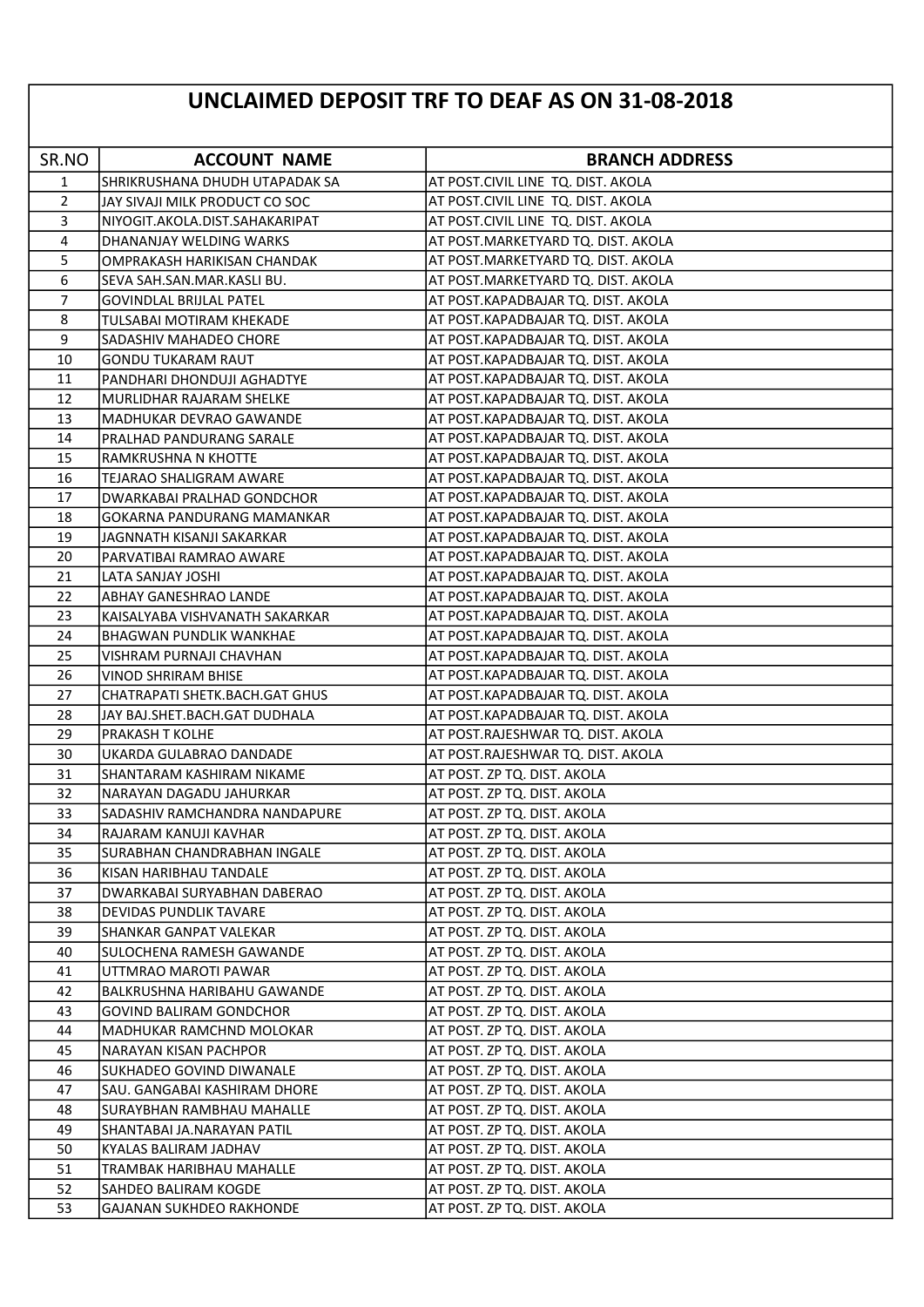| 54  | SHIKRUSHNA ZIGAJI KALE                    | AT POST. ZP TQ. DIST. AKOLA                    |
|-----|-------------------------------------------|------------------------------------------------|
| 55  | WASUDEO SITARAM SAWAKE                    | AT POST. ZP TQ. DIST. AKOLA                    |
| 56  | SMT.JYOTI RAJESH SONWAL                   | AT POST. ZP TQ. DIST. AKOLA                    |
| 57  | SANJAY MANIKRAO INGLE                     | AT POST. ZP TQ. DIST. AKOLA                    |
| 58  | UKARDA KALUJI WAGHMARE                    | AT POST. ZP TQ. DIST. AKOLA                    |
| 59  | SURESH CHHOTELAL YADAV                    | AT POST. ZP TQ. DIST. AKOLA                    |
| 60  | GAJANAN RAMKRUSHNA DAMBALKAR              | AT POST. ZP TQ. DIST. AKOLA                    |
| 61  | DADARAO H. DESHMUKH                       | AT POST.MAH.DR.KORPE NAGAR TQ. DIST. AKOLA     |
| 62  | AMBIKA D. NAKAT                           | AT POST.MAH.DR.KORPE NAGAR TQ. DIST. AKOLA     |
| 63  | VAIBHAO VIJAY ARMAL                       | AT POST.MAH.DR.KORPE NAGAR TQ. DIST. AKOLA     |
| 64  | KAVITA PANDURANG KHILLARE                 | AT POST.DR.P.D.K.V TQ. DIST. AKOLA             |
| 65  | NANDKISHOR VITTHALRAO LAVHE               | AT POST.DR.P.D.K.V TQ. DIST. AKOLA             |
| 66  | SUNIL MADHUKAR KULKARNI                   | AT POST.DABKI ROAD TQ. DIST. AKOLA             |
| 67  | PRITI GAJANAN SHELKE                      | AT POST.SANT TUKARAM TQ. DIST. AKOLA           |
| 68  | MADHUKAR BALIRAM DALAVI                   | AT POST.BORGAO MANJU TQ. DIST. AKOLA           |
| 69  | PUSHPA JANKIRAM EKADE                     | AT POST.GANDHIGRAM TQ. DIST. AKOLA             |
| 70  | NAJIMSHA AFASARSHA A                      | AT POST.DAHIHANDA TQ. DIST. AKOLA              |
| 71  | ANANDA SAHADEV UNHALE                     | AT POST.KURANKHED TQ. DIST. AKOLA              |
| 72  | <b>GRAM AROG PO PANI TAMSHI</b>           | AT POST.KURANKHED TQ. DIST. AKOLA              |
| 73  | RAMCHANDRA H MALE                         | AT POST.UMARI TQ. DIST. AKOLA                  |
| 74  | PRABHAKAR AVDHUT KULKARNI                 | AT POST.UMARI TQ. DIST. AKOLA                  |
| 75  | MANOHAR RAMKRUSHNA BHARSAKAL              | AT POST.KHADKI-CHANDUR TQ. DIST. AKOLA         |
| 76  | SHYAM MAHADEVRAO PARASKAR                 | AT POST.RANPISE NAGAR TQ. DIST. AKOLA          |
| 77  | RAMESH SHRIRAM KAVI                       | AT POST.RANPISE NAGAR TQ. DIST. AKOLA          |
| 78  | SHARADRAO BABARAO DIKKAR                  | AT POST.RANPISE NAGAR TQ. DIST. AKOLA          |
| 79  | SHASHIKANT MOTIRAM UMALE                  | AT POST.RANPISE NAGAR TQ. DIST. AKOLA          |
| 80  | ABHIJIT VIJAY KAUSAL                      | AT POST.RANPISE NAGAR TQ. DIST. AKOLA          |
| 81  | YADHAVNATH MAHARAJ HATRUN                 | AT POST.RANPISE NAGAR TQ. DIST. AKOLA          |
| 82  | VINAYAK N.JAYLE                           | AT POST.RATANLAL PLOT TQ. DIST. AKOLA          |
| 83  | RANJEETA RAMESHWAR TALE                   | AT POST.RATANLAL PLOT TQ. DIST. AKOLA          |
| 84  | UNCLAIMED DEPOSIT TRF TO RBI DEAF         | AT POST.BARSHITAKLI TQ.BARSHITAKLI DIST. AKOLA |
| 85  | UNCLAIMED DEPOSIT TRF TO RBI DEAF         | AT POST.BARSHITAKLI TQ.BARSHITAKLI DIST. AKOLA |
| 86  | <b>BALDEV SAJU CHAVAN</b>                 | AT POST.BARSHITAKLI TQ.BARSHITAKLI DIST. AKOLA |
| 87  | RAJESH NARAVAN SAVERKAR                   | AT POST.BARSHITAKLI TQ.BARSHITAKLI DIST. AKOLA |
| 88  | GAJANAN WASUDEO KAKAL                     | AT POST.BARSHITAKLI TQ.BARSHITAKLI DIST. AKOLA |
| 89  | MOHD. ASIF GULAM NABI                     | AT POST.BARSHITAKLI TQ.BARSHITAKLI DIST. AKOLA |
| 90  | KIREN ISHWAR ANDHARE                      | AT POST.BARSHITAKLI TQ.BARSHITAKLI DIST. AKOLA |
| 91  | <b>MANDA GAJANAN TADKE</b>                | AT POST.BARSHITAKLI TQ.BARSHITAKLI DIST. AKOLA |
| 92  | LAKSHMIBAI VINAYAK JADHAV                 | AT POST.BARSHITAKLI TQ.BARSHITAKLI DIST. AKOLA |
| 93  | GODAVARE GAJANAN KUDANKAR                 | AT POST.BARSHITAKLI TO.BARSHITAKLI DIST. AKOLA |
| 94  | S SHAFIK S AHAMAD                         | AT POST.BARSHITAKLI TQ.BARSHITAKLI DIST. AKOLA |
| 95  | <b>GRAM PA. DHABA</b>                     | AT POST.BARSHITAKLI TO.BARSHITAKLI DIST. AKOLA |
| 96  | GAT VIKAS ADHI BARSHI T                   | AT POST.BARSHITAKLI TQ.BARSHITAKLI DIST. AKOLA |
| 97  | ANAND SHET. SW.SAH.BA.GAT                 | AT POST.BARSHITAKLI TQ.BARSHITAKLI DIST. AKOLA |
| 98  | SHIV PARVATI SW.SAH.BA.GAT                | AT POST.BARSHITAKLI TQ.BARSHITAKLI DIST. AKOLA |
| 99  | GRAM P MOZARI KH                          | AT POST.PINJAR TQ.BARSHITAKLI DIST. AKOLA      |
| 100 | CHINTAMANI S S BACHAT GAT                 | AT POST.PINJAR TQ.BARSHITAKLI DIST. AKOLA      |
| 101 | PRAMOD DYNDEORAO RAVANKAR                 | AT POST. AKOT MAIN TQ. AKOT DIST. AKOLA        |
| 102 | TULAJABHAVANI.DUD.UP.SASTHA               | AT POST. AKOT MAIN TQ. AKOT DIST. AKOLA        |
| 103 | SANJAY MAHADEO BODADE                     | AT POST. AKOT MAIN TQ. AKOT DIST. AKOLA        |
| 104 | LALITA VITTHALRAO NAHATE                  | AT POST. AKOT MAIN TQ. AKOT DIST. AKOLA        |
| 105 | GAJANAN SAHDEO RAUT                       | AT POST. AKOT MAIN TQ. AKOT DIST. AKOLA        |
| 106 | RAVI SHANTARAM NAKALE                     | AT POST. AKOT MAIN TQ. AKOT DIST. AKOLA        |
| 107 | DATTU EKNATH JARANGE                      | AT POST.AKOT MAIN TQ.AKOT DIST. AKOLA          |
| 108 | <b>GRAMIN PANI PUR.&amp;SWACHTA SAMIT</b> | AT POST.AKOT MAIN TQ.AKOT DIST. AKOLA          |
| 109 | GRAMPANCHYAT.PU.SAMITI                    | AT POST.AKOT MAIN TQ.AKOT DIST. AKOLA          |
| 110 | <b>VILAS SHANKAR BELE</b>                 | AT POST. AKOT CITY TQ. AKOT DIST. AKOLA        |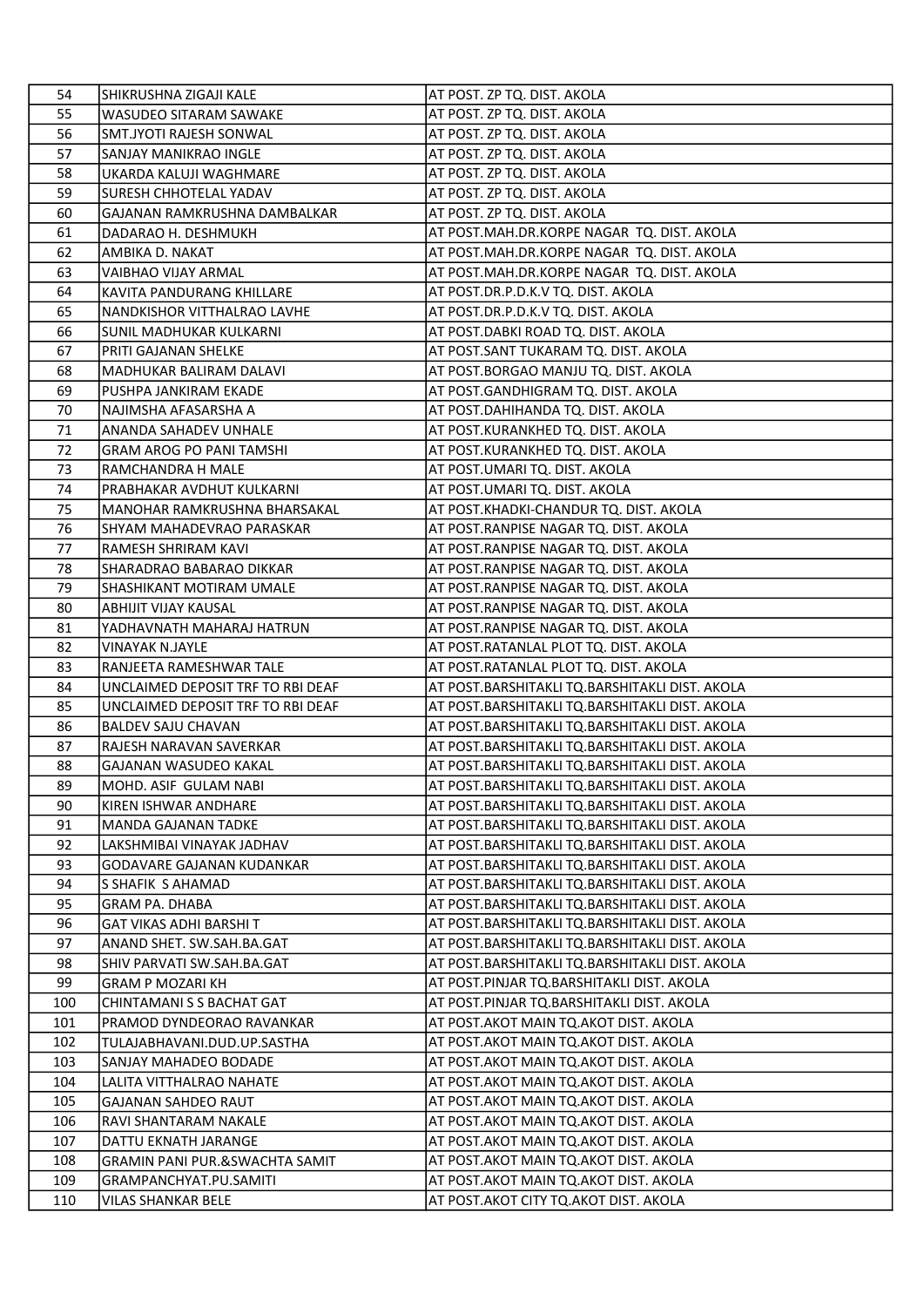| 111        | RAMESH M WAKODE                                          | AT POST.RAUNDALA TQ.AKOT DIST. AKOLA                                      |
|------------|----------------------------------------------------------|---------------------------------------------------------------------------|
| 112        | <b>BHANUDAS KISAN PATHARE</b>                            | AT POST.CHOHTTA BAJAR TQ.AKOT DIST. AKOLA                                 |
| 113        | KESHAV SAHADEV DEHANKAR                                  | AT POST.CHOHTTA BAJAR TQ.AKOT DIST. AKOLA                                 |
| 114        | RAMDAS MAHADEO SHENDOKAR                                 | AT POST.CHOHTTA BAJAR TQ.AKOT DIST. AKOLA                                 |
| 115        | <b>GANPAT SAMPAT DANDALE</b>                             | AT POST.CHOHTTA BAJAR TQ.AKOT DIST. AKOLA                                 |
| 116        | DURGABAI LAXMAN PACHKAWADE                               | AT POST.CHOHTTA BAJAR TQ.AKOT DIST. AKOLA                                 |
| 117        | DIPAKRAO JAGDEORAO SAROTE                                | AT POST.CHOHTTA BAJAR TQ.AKOT DIST. AKOLA                                 |
| 118        | <b>BALIRAM SHLIGRAM WARATKAR</b>                         | AT POST.WARUR JAULKA TQ.AKOT DIST. AKOLA                                  |
| 119        | KISANLAL RADHAKISAN MALL                                 | AT POST.MUNDGAON TQ.AKOT DIST. AKOLA                                      |
| 120        | UKARDA SONAJI GODBAL                                     | AT POST.MUNDGAON TQ.AKOT DIST. AKOLA                                      |
| 121        | <b>GANPAT SADUGI EKHAR</b>                               | AT POST.HIWARKHED TQ.TELHARA DIST. AKOLA                                  |
| 122        | KASABAI MOTIRAM GIREHE                                   | AT POST.HIWARKHED TQ.TELHARA DIST. AKOLA                                  |
| 123        | FULAWATI BHAUDAV RAUT                                    | AT POST.HIWARKHED TQ.TELHARA DIST. AKOLA                                  |
| 124        | SHAM BHAGAWAN WANKHADE                                   | AT POST.HIWARKHED TQ.TELHARA DIST. AKOLA                                  |
| 125        | SUNIL RAMKRUSHNA RAUT                                    | AT POST.HIWARKHED TQ.TELHARA DIST. AKOLA                                  |
| 126        | GITA SHREERAM BHASKAR                                    | AT POST.HIWARKHED TQ.TELHARA DIST. AKOLA                                  |
| 127        | MURLIDHAR MANIKRAO CHOPADE                               | AT POST.HIWARKHED TQ.TELHARA DIST. AKOLA                                  |
| 128        | <b>BHANUDAS RAMDAS YENKAR</b>                            | AT POST.HIWARKHED TQ.TELHARA DIST. AKOLA                                  |
| 129        | DURGA GANESH BHARSAKLE                                   | AT POST.PATHARDI TQ.TELHARA DIST. AKOLA                                   |
| 130        | TRYABAK SURYBHAN TAYADE                                  | AT POST.AADSUL TQ.TELHARA DIST. AKOLA                                     |
| 131        | SANDIP KISAN MANATKAR                                    | AT POST.AADSUL TQ.TELHARA DIST. AKOLA                                     |
| 132        | RATNAPRABHA VIJAY SHENDE                                 | AT POST.ADGAO BUJRUK TQ.TELHARA DIST. AKOLA                               |
| 133        | CHINTAMAN PASHV SASNTH                                   | AT POST.BALAPUR TQ.BALAPUR DIST. AKOLA                                    |
| 134        | G S TIJORE                                               | AT POST.BALAPUR TQ.BALAPUR DIST. AKOLA                                    |
| 135        | DEEPAK GANGADHAR VYAVGHARE                               | AT POST.BALAPUR TQ.BALAPUR DIST. AKOLA                                    |
| 136        | JAGIRODIN SHAMSHODIN                                     | AT POST.BALAPUR TQ.BALAPUR DIST. AKOLA                                    |
| 137        | PRKASH SARAGDHAR SHLKE                                   | AT POST. BALAPUR TQ. BALAPUR DIST. AKOLA                                  |
| 138        | MUKTAI.BAHU.MAHI.BACHAT.GAT.                             | AT POST.BALAPUR TQ.BALAPUR DIST. AKOLA                                    |
| 139        | SUDHA DATTAPA KADODE                                     | AT POST.URAL TQ.BALAPUR DIST. AKOLA                                       |
| 140        | ALKABAI J MALI                                           | AT POST.NIMBA TQ.BALAPUR DIST. AKOLA                                      |
| 141        | <b>MANDAR K DESHMUKH</b>                                 | AT POST.NIMBA TQ.BALAPUR DIST. AKOLA                                      |
| 142        | RATILAL GOWARDHAN SUGANDHI                               | AT POST.PATUR TQ.PATUR DIST. AKOLA                                        |
| 143        | SHRIKRUSNA SURYABHAN BAGADE                              | AT POST.PATUR TQ.PATUR DIST. AKOLA                                        |
| 144        | SHUBHAN KHAN KALE KHAN                                   | AT POST.PATUR TQ.PATUR DIST. AKOLA                                        |
| 145        | TRIMBAK PUNDLIK NIMBOKAR                                 | AT POST.PATUR TQ.PATUR DIST. AKOLA                                        |
| 146        | UTTAM RAMU KHANDARE                                      | AT POST.PATUR TQ.PATUR DIST. AKOLA                                        |
| 147        | MANSARAM BHAGAVAN BHAGAT                                 | AT POST.PATUR TQ.PATUR DIST. AKOLA                                        |
| 148        | <b>CCHAGAN MANGU JADHAO</b>                              | AT POST.PATUR TQ.PATUR DIST. AKOLA                                        |
| 149        | FAJILATKATUN AURANGJEBKHA                                | AT POST.PATUR TQ.PATUR DIST. AKOLA                                        |
| 150        | <b>MANIK SUKHADEO SURWADE</b>                            | AT POST.PATUR TQ.PATUR DIST. AKOLA                                        |
| 151<br>152 | ANIL JAYRAM NIMKANDE                                     | AT POST.PATUR TQ.PATUR DIST. AKOLA<br>AT POST.PATUR TQ.PATUR DIST. AKOLA  |
| 153        | RAMBHAU BABARAO DHANSKAR<br>ASHOK DEVANAND HADKE         | AT POST.PATUR TQ.PATUR DIST. AKOLA                                        |
| 154        | SANGITA BABAN ATKAR                                      | AT POST.PATUR TQ.PATUR DIST. AKOLA                                        |
| 155        |                                                          | AT POST.PATUR TQ.PATUR DIST. AKOLA                                        |
| 156        | SUDHAKAR BHIMRAO CHAFE<br><b>SURYABHAN MAROTI TAYADE</b> | AT POST.PATUR TQ.PATUR DIST. AKOLA                                        |
| 157        | RAMESH SURYABHAN TAYADE                                  |                                                                           |
| 158        | SUBHADRABAI RAMU KHANDARE                                | AT POST.PATUR TQ.PATUR DIST. AKOLA<br> AT POST.PATUR TQ.PATUR DIST. AKOLA |
| 159        | SAHEBRAO YASHVANT WANDE                                  | AT POST.CHANNI TQ.PATUR DIST. AKOLA                                       |
| 160        | ANUSAYABAI MAHADEV RAUT                                  | AT POST.CHANNI TQ.PATUR DIST. AKOLA                                       |
| 161        | NAUSHAD SHA SAILANI SHA                                  | AT POST.CHANNI TQ.PATUR DIST. AKOLA                                       |
| 162        | SHRIRAM KISAN GIRHE                                      | AT POST.CHANNI TQ.PATUR DIST. AKOLA                                       |
| 163        | VITTHALRAO KESHAVRAO DESHMUKH                            | AT POST.AALEGAO TQ.PATUR DIST. AKOLA                                      |
| 164        | RADHABAI NAGOJI GIRHE                                    | AT POST.AALEGAO TQ.PATUR DIST. AKOLA                                      |
| 165        | ANITA BHASKAR INGLE                                      | AT POST.AALEGAO TQ.PATUR DIST. AKOLA                                      |
| 166        | P R RATHOD                                               | AT POST.AALEGAO TQ.PATUR DIST. AKOLA                                      |
| 167        | HASINABI A KHALEKH                                       | AT POST.AALEGAO TQ.PATUR DIST. AKOLA                                      |
|            |                                                          |                                                                           |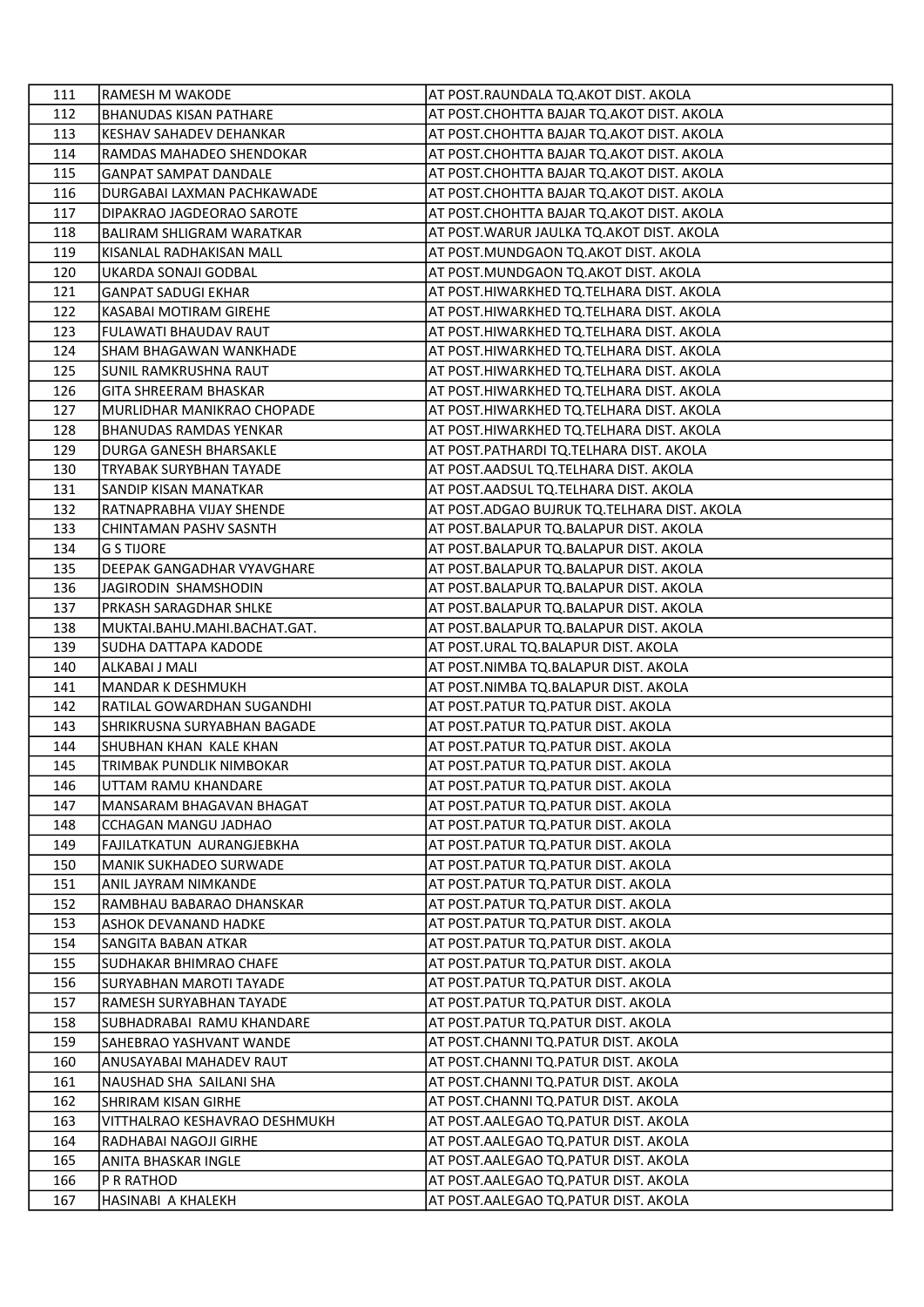| 168        | ABDUL RAHUF ABDUL RAHIM                               | AT POST.SASTI TQ.PATUR DIST. AKOLA                                                                |
|------------|-------------------------------------------------------|---------------------------------------------------------------------------------------------------|
| 169        | UDAYA NAG.SA.PAT S.                                   | AT POST. MURTIZAPUR MAIN TQ. MURTIZAPUR DIST. AKOLA                                               |
| 170        | MADHAVPRASAD RAMKISAN TIWARI                          | AT POST. MURTIZAPUR MAIN TQ. MURTIZAPUR DIST. AKOLA                                               |
| 171        | <b>BACHATSING OBEARAI</b>                             | AT POST. MURTIZAPUR MAIN TQ. MURTIZAPUR DIST. AKOLA                                               |
| 172        | RITA RAVINDRA CHINDE                                  | AT POST.MURTIZAPUR MAIN TQ.MURTIZAPUR DIST. AKOLA                                                 |
| 173        | VIDHAYDHAR NARAYAN KHANDEL                            | AT POST.MURTIZAPUR MAIN TQ.MURTIZAPUR DIST. AKOLA                                                 |
| 174        | NRENDR YESHVANTRAO DESHPANDE                          | AT POST. MURTIZAPUR MAIN TQ. MURTIZAPUR DIST. AKOLA                                               |
| 175        | DIPAK SHIRRAM GULHANE                                 | AT POST. MURTIZAPUR MAIN TQ. MURTIZAPUR DIST. AKOLA                                               |
| 176        | RASHTRA S. DUDH UT.S.                                 | AT POST.MURTIZAPUR MAIN TQ.MURTIZAPUR DIST. AKOLA                                                 |
| 177        | NIY.DATTAKRU.MAHI.DUDH UT.S.S.                        | AT POST. MURTIZAPUR MAIN TQ. MURTIZAPUR DIST. AKOLA                                               |
| 178        | MAHILA. GOKUL DUDH. UT.S.                             | AT POST. MURTIZAPUR MAIN TQ. MURTIZAPUR DIST. AKOLA                                               |
| 179        | VIJAY V PATEL                                         | AT POST. MURTIZAPUR MARKET YARD TQ. MURTIZAPUR DIST. AKOLA                                        |
| 180        | YENUBAI MAHADEVRAO AWGHATE                            | AT POST.MURTIZAPUR MARKET YARD TQ.MURTIZAPUR DIST. AKOLA                                          |
| 181        | RTYAMBAK TULASHIMRAM LONWAD                           | AT POST.KARANJA MAIN.TQ.KARANJA DIST. WASHIM                                                      |
| 182        | MADHAW SAMBHAJI MAHAKAL                               | AT POST.KARANJA MAIN.TQ.KARANJA DIST. WASHIM                                                      |
| 183        | lannpurna vishvnath Mahalle                           | AT POST.KARANJA MAIN.TQ.KARANJA DIST. WASHIM                                                      |
| 184        | ANAND PRAKASHRAO DISHPANDE                            | AT POST.KARANJA MAIN.TQ.KARANJA DIST. WASHIM                                                      |
| 185        | <b>BABUTAI VINAYAKRAO DESHMUKH</b>                    | AT POST.KARANJA MAIN.TQ.KARANJA DIST. WASHIM                                                      |
| 186        | SANTOSH HARIDAS MARATHE                               | AT POST.KARANJA MAIN.TQ.KARANJA DIST. WASHIM                                                      |
| 187        | SADHANA DILIPRAO VIBHUTE                              | AT POST.KARANJA MAIN.TQ.KARANJA DIST. WASHIM                                                      |
| 188        | VASANT.NAIK SHAIK.SANSTHA                             | AT POST.KARANJA MAIN.TQ.KARANJA DIST. WASHIM                                                      |
| 189        | <b>Z P KAMARGAON</b>                                  | AT POST.KAMARGAON .TQ.KARANJA DIST. WASHIM                                                        |
| 190        | NIRAMAL M CHUOKE                                      | AT POST.KAMARGAON .TQ.KARANJA DIST. WASHIM                                                        |
| 191        | SHANTABAI CHINTAMAN RUIKAR                            | AT POST.UMBARDA BAJAR.TQ.KARANJA DIST. WASHIM                                                     |
| 192        | VANDANA BABANRAO CHOUDHARI                            | AT POST.UMBARDA BAJAR.TQ.KARANJA DIST. WASHIM                                                     |
| 193        | GANGADHAR KODAPPA SANGEKAR                            | AT POST.MUNGLURPIR MAIN.TQ.MUNGLIRPIR DIST. WASHIM                                                |
| 194        | MOHANLAL RUPSA DHOTE                                  | AT POST.MUNGLURPIR MAIN.TQ.MUNGLIRPIR DIST. WASHIM                                                |
| 195        | SHESHRAO NAGORAO SHINDE                               | AT POST.MUNGLURPIR MAIN.TQ.MUNGLIRPIR DIST. WASHIM                                                |
| 196        | NITIN PRAKASH KHANDEKAR                               | AT POST. MUNGLURPIR MAIN. TQ. MUNGLIRPIR DIST. WASHIM                                             |
| 197        | DAHODDIN ESAMODDIN                                    | AT POST.MUNGLURPIR MAIN.TQ.MUNGLIRPIR DIST. WASHIM                                                |
| 198        | NIJAMODIN ALWODIN                                     | AT POST.MUNGLURPIR MAIN.TQ.MUNGLIRPIR DIST. WASHIM                                                |
| 199        | HARSHAD MAHADEV MULE                                  | AT POST.MUNGLURPIR MAIN.TQ.MUNGLIRPIR DIST. WASHIM                                                |
| 200        | H.M. NATH VIDYALAY MANGRULPEER                        | AT POST.MUNGLURPIR MAIN.TQ.MUNGLIRPIR DIST. WASHIM                                                |
| 201        | RAMABAI MAH BAC GAT MASOLA                            | AT POST.MUNGLURPIR MAIN.TQ.MUNGLIRPIR DIST. WASHIM                                                |
| 202<br>203 | SANGITA MAROTI BARGI<br><b>BHIMABAI KISAN HISEKAR</b> | AT POST.MUNGLURPIR CITY .TQ.MUNGLIRPIR DIST. WASHIM<br>AT POST.MOHARI .TQ.MUNGLIRPIR DIST. WASHIM |
|            |                                                       | AT POST.DHANORA.TQ.MUNGLIRPIR DIST. WASHIM                                                        |
| 204<br>205 | AB ALIN A SHARIF<br>P.M.VASIKAR MAHARAJ BITOLA        | AT POST.DHANORA.TQ.MUNGLIRPIR DIST. WASHIM                                                        |
| 206        | ZYAMIBAI SAKARU JADHAV                                | AT POST.DHANORA.TQ.MUNGLIRPIR DIST. WASHIM                                                        |
| 207        | RAMJI NANAJI KHADASE                                  | AT POST.DHANORA.TQ.MUNGLIRPIR DIST. WASHIM                                                        |
| 208        | SUJATA EDU P MANDAL DHANORA                           | AT POST.DHANORA.TQ.MUNGLIRPIR DIST. WASHIM                                                        |
| 209        | KISAN DEVRAO INGLE                                    | AT POST.MANORA.TO.MANORA DIST. WASHIM                                                             |
| 210        | UTTAM BHIKAJI GAWANDE                                 | AT POST.MANORA.TQ.MANORA DIST. WASHIM                                                             |
| 211        | PANDURANG RAMJI KOHLE                                 | AT POST.MANORA.TQ.MANORA DIST. WASHIM                                                             |
| 212        | PANDURANG RAMJI KOHLE                                 | AT POST.MANORA.TQ.MANORA DIST. WASHIM                                                             |
| 213        | SHAMRAO DHAGDOJI BHOYAR                               | AT POST.MANORA.TQ.MANORA DIST. WASHIM                                                             |
| 214        | CHARAN SAVAI RATHOD                                   | AT POST.MANORA.TQ.MANORA DIST. WASHIM                                                             |
| 215        | BHAGVAN BALIRAM BONDE                                 | AT POST.MANORA.TQ.MANORA DIST. WASHIM                                                             |
| 216        | SURESH PARASHRAM JADHAV                               | AT POST.MANORA.TQ.MANORA DIST. WASHIM                                                             |
| 217        | SHANTABAI BALIRAM INGALE                              | AT POST.MANORA.TQ.MANORA DIST. WASHIM                                                             |
| 218        | SHASHIKALA ULHAS RATHOD                               | AT POST.MANORA.TQ.MANORA DIST. WASHIM                                                             |
| 219        | KISAN MERAM RATHOD                                    | AT POST.MANORA.TQ.MANORA DIST. WASHIM                                                             |
| 220        | SHANTABAI ABHIMAN MATRE                               | AT POST.MANORA.TQ.MANORA DIST. WASHIM                                                             |
| 221        | VACHLABAI RAMKRUSHNA GAWANDE                          | AT POST.MANORA.TQ.MANORA DIST. WASHIM                                                             |
| 222        | JANGLU DHENA RATHOD                                   | AT POST.MANORA.TQ.MANORA DIST. WASHIM                                                             |
| 223        | SANDIP SHRIPANT PANDHARE                              | AT POST.MANORA.TQ.MANORA DIST. WASHIM                                                             |
| 224        | JOT.JAG.KAM.SAH.SASTHA SHED.                          | AT POST.MANORA.TQ.MANORA DIST. WASHIM                                                             |